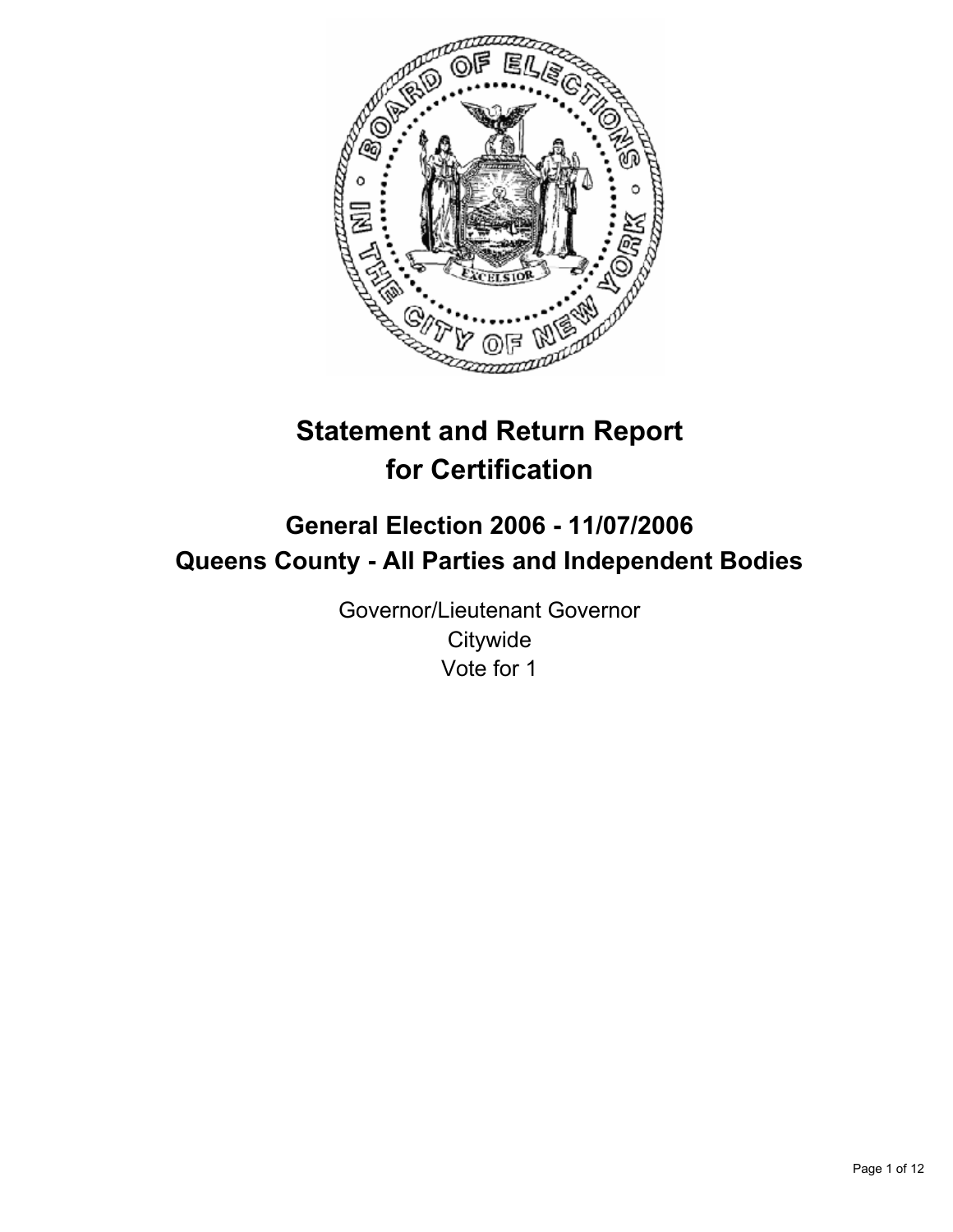

| <b>PUBLIC COUNTER</b>                                | 12,779 |
|------------------------------------------------------|--------|
| <b>EMERGENCY</b>                                     | 0      |
| ABSENTEE/MILITARY                                    | 229    |
| <b>AFFIDAVIT</b>                                     | 160    |
| <b>Total Ballots</b>                                 | 13,231 |
| JOHN J FASO / C SCOTT VANDERHOEF (REPUBLICAN)        | 1,798  |
| ELIOT SPITZER / DAVID A PATERSON (DEMOCRATIC)        | 8,784  |
| ELIOT SPITZER / DAVID A PATERSON (INDEPENDENCE)      | 269    |
| JOHN J FASO / C SCOTT VANDERHOEF (CONSERVATIVE)      | 185    |
| ELIOT SPITZER / DAVID A PATERSON (WORKING FAMILIES)  | 267    |
| MALACHY MCCOURT / ALISON DUNCAN (GREEN)              | 73     |
| JOHN CLIFTON / DONALD SILBERGER (LIBERTARIAN)        | 26     |
| JIMMY MCMILLAN (RENT IS TOO HIGH)                    | 53     |
| MAURA DELUCA / BEN O'SHAUGHNESSY (SOCIALIST WORKERS) | 10     |
| CARLOS OPLACIOSA (WRITE-IN)                          |        |
| <b>Total Votes</b>                                   | 11,466 |
| Unrecorded                                           | 1,765  |

| 20,714 |
|--------|
| 100    |
| 527    |
| 265    |
| 21,668 |
| 4,726  |
| 13,174 |
| 590    |
| 796    |
| 623    |
| 173    |
| 47     |
| 46     |
| 9      |
| 1      |
|        |
| 20,186 |
| 1.482  |
|        |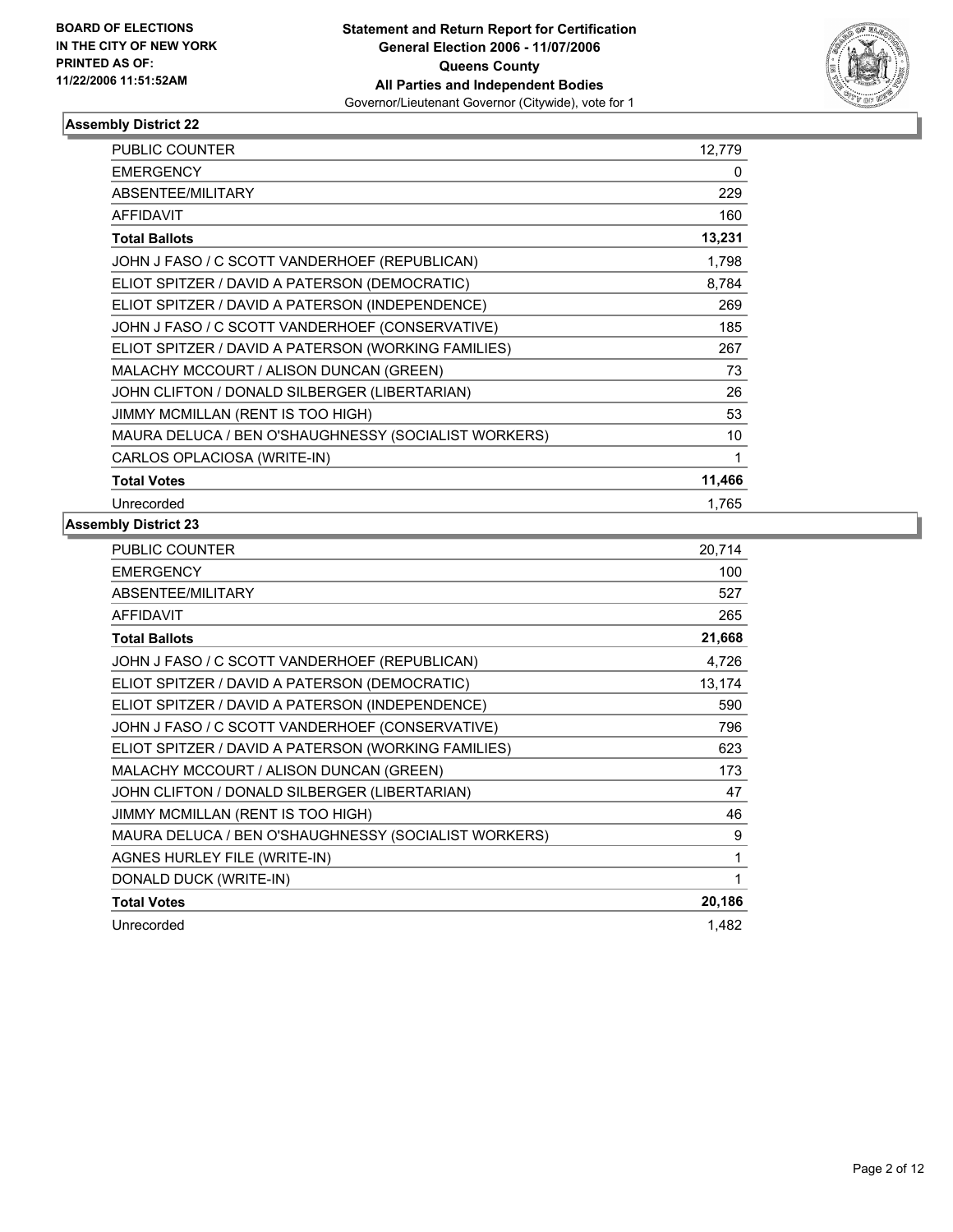

| <b>PUBLIC COUNTER</b>                                | 25,998 |
|------------------------------------------------------|--------|
| <b>EMERGENCY</b>                                     | 39     |
| ABSENTEE/MILITARY                                    | 597    |
| <b>AFFIDAVIT</b>                                     | 262    |
| <b>Total Ballots</b>                                 | 27,008 |
| JOHN J FASO / C SCOTT VANDERHOEF (REPUBLICAN)        | 4,380  |
| ELIOT SPITZER / DAVID A PATERSON (DEMOCRATIC)        | 18,688 |
| ELIOT SPITZER / DAVID A PATERSON (INDEPENDENCE)      | 838    |
| JOHN J FASO / C SCOTT VANDERHOEF (CONSERVATIVE)      | 677    |
| ELIOT SPITZER / DAVID A PATERSON (WORKING FAMILIES)  | 815    |
| MALACHY MCCOURT / ALISON DUNCAN (GREEN)              | 188    |
| JOHN CLIFTON / DONALD SILBERGER (LIBERTARIAN)        | 46     |
| JIMMY MCMILLAN (RENT IS TOO HIGH)                    | 55     |
| MAURA DELUCA / BEN O'SHAUGHNESSY (SOCIALIST WORKERS) | 10     |
| MARIA DELUCA (WRITE-IN)                              | 1      |
| STACY FERRONE (WRITE-IN)                             |        |
| T. SUOZE (WRITE-IN)                                  | 1      |
| <b>Total Votes</b>                                   | 25,700 |
| Unrecorded                                           | 1,308  |

| PUBLIC COUNTER                                       | 15,915 |
|------------------------------------------------------|--------|
| <b>EMERGENCY</b>                                     | 108    |
| <b>ABSENTEE/MILITARY</b>                             | 311    |
| <b>AFFIDAVIT</b>                                     | 221    |
| <b>Total Ballots</b>                                 | 16,675 |
| JOHN J FASO / C SCOTT VANDERHOEF (REPUBLICAN)        | 2,690  |
| ELIOT SPITZER / DAVID A PATERSON (DEMOCRATIC)        | 11,278 |
| ELIOT SPITZER / DAVID A PATERSON (INDEPENDENCE)      | 481    |
| JOHN J FASO / C SCOTT VANDERHOEF (CONSERVATIVE)      | 413    |
| ELIOT SPITZER / DAVID A PATERSON (WORKING FAMILIES)  | 513    |
| MALACHY MCCOURT / ALISON DUNCAN (GREEN)              | 145    |
| JOHN CLIFTON / DONALD SILBERGER (LIBERTARIAN)        | 40     |
| JIMMY MCMILLAN (RENT IS TOO HIGH)                    | 38     |
| MAURA DELUCA / BEN O'SHAUGHNESSY (SOCIALIST WORKERS) | 7      |
| DOCTOR Y. GOLDSTEIN (WRITE-IN)                       | 1      |
| DONALD DUCK (WRITE-IN)                               | 1      |
| JOHN BRODERICK (WRITE-IN)                            |        |
| WILLIAM F. BUCKLEY (WRITE-IN)                        |        |
| <b>Total Votes</b>                                   | 15,609 |
| Unrecorded                                           | 1,066  |
|                                                      |        |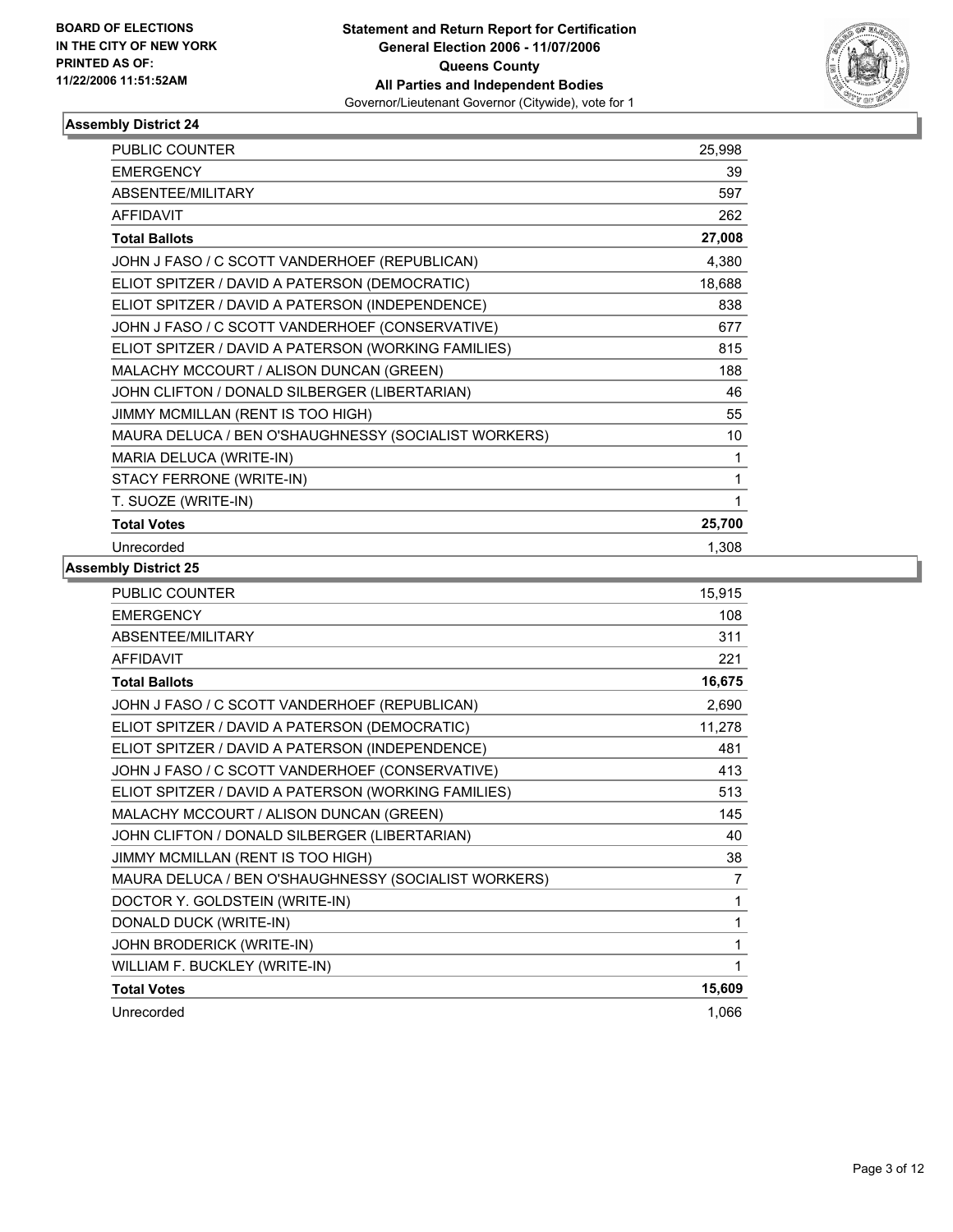

| PUBLIC COUNTER                                       | 26,710 |
|------------------------------------------------------|--------|
| <b>EMERGENCY</b>                                     | 19     |
| ABSENTEE/MILITARY                                    | 749    |
| <b>AFFIDAVIT</b>                                     | 244    |
| <b>Total Ballots</b>                                 | 27,810 |
| JOHN J FASO / C SCOTT VANDERHOEF (REPUBLICAN)        | 5,818  |
| ELIOT SPITZER / DAVID A PATERSON (DEMOCRATIC)        | 17,830 |
| ELIOT SPITZER / DAVID A PATERSON (INDEPENDENCE)      | 813    |
| JOHN J FASO / C SCOTT VANDERHOEF (CONSERVATIVE)      | 885    |
| ELIOT SPITZER / DAVID A PATERSON (WORKING FAMILIES)  | 732    |
| MALACHY MCCOURT / ALISON DUNCAN (GREEN)              | 223    |
| JOHN CLIFTON / DONALD SILBERGER (LIBERTARIAN)        | 56     |
| JIMMY MCMILLAN (RENT IS TOO HIGH)                    | 24     |
| MAURA DELUCA / BEN O'SHAUGHNESSY (SOCIALIST WORKERS) | 14     |
| <b>Total Votes</b>                                   | 26,395 |
| Unrecorded                                           | 1,415  |

| PUBLIC COUNTER                                       | 18,367 |
|------------------------------------------------------|--------|
| <b>EMERGENCY</b>                                     | 41     |
| ABSENTEE/MILITARY                                    | 456    |
| <b>AFFIDAVIT</b>                                     | 282    |
| <b>Total Ballots</b>                                 | 19,298 |
| JOHN J FASO / C SCOTT VANDERHOEF (REPUBLICAN)        | 2,866  |
| ELIOT SPITZER / DAVID A PATERSON (DEMOCRATIC)        | 13,302 |
| ELIOT SPITZER / DAVID A PATERSON (INDEPENDENCE)      | 540    |
| JOHN J FASO / C SCOTT VANDERHOEF (CONSERVATIVE)      | 390    |
| ELIOT SPITZER / DAVID A PATERSON (WORKING FAMILIES)  | 627    |
| MALACHY MCCOURT / ALISON DUNCAN (GREEN)              | 161    |
| JOHN CLIFTON / DONALD SILBERGER (LIBERTARIAN)        | 48     |
| JIMMY MCMILLAN (RENT IS TOO HIGH)                    | 63     |
| MAURA DELUCA / BEN O'SHAUGHNESSY (SOCIALIST WORKERS) | 11     |
| JAMES HOLDER/KATHERINE JAMES (WRITE-IN)              |        |
| MICKY MOUSE/ MINNY MOUSE (WRITE-IN)                  |        |
| PETE SCAZZERO (WRITE-IN)                             |        |
| <b>Total Votes</b>                                   | 18,011 |
| Unrecorded                                           | 1,287  |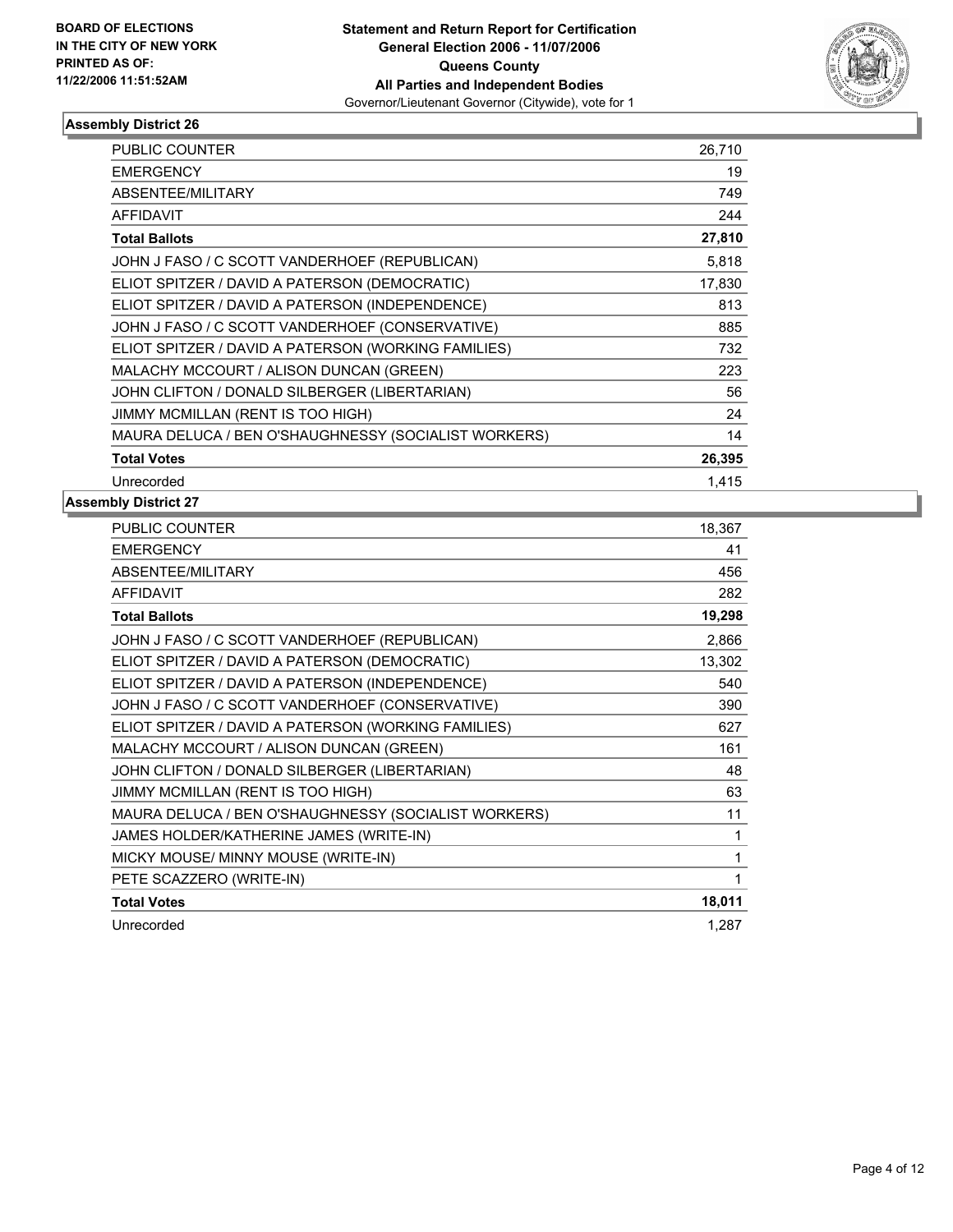

| PUBLIC COUNTER                                       | 23,081 |
|------------------------------------------------------|--------|
| <b>EMERGENCY</b>                                     | 81     |
| <b>ABSENTEE/MILITARY</b>                             | 688    |
| <b>AFFIDAVIT</b>                                     | 296    |
| <b>Total Ballots</b>                                 | 24,332 |
| JOHN J FASO / C SCOTT VANDERHOEF (REPUBLICAN)        | 4,386  |
| ELIOT SPITZER / DAVID A PATERSON (DEMOCRATIC)        | 16,363 |
| ELIOT SPITZER / DAVID A PATERSON (INDEPENDENCE)      | 672    |
| JOHN J FASO / C SCOTT VANDERHOEF (CONSERVATIVE)      | 598    |
| ELIOT SPITZER / DAVID A PATERSON (WORKING FAMILIES)  | 763    |
| MALACHY MCCOURT / ALISON DUNCAN (GREEN)              | 250    |
| JOHN CLIFTON / DONALD SILBERGER (LIBERTARIAN)        | 72     |
| JIMMY MCMILLAN (RENT IS TOO HIGH)                    | 65     |
| MAURA DELUCA / BEN O'SHAUGHNESSY (SOCIALIST WORKERS) | 11     |
| <b>Total Votes</b>                                   | 23,180 |
| Unrecorded                                           | 1.152  |

| PUBLIC COUNTER                                       | 20,357 |
|------------------------------------------------------|--------|
| <b>EMERGENCY</b>                                     | 6      |
| ABSENTEE/MILITARY                                    | 319    |
| <b>AFFIDAVIT</b>                                     | 336    |
| <b>Total Ballots</b>                                 | 21,042 |
| JOHN J FASO / C SCOTT VANDERHOEF (REPUBLICAN)        | 771    |
| ELIOT SPITZER / DAVID A PATERSON (DEMOCRATIC)        | 17,260 |
| ELIOT SPITZER / DAVID A PATERSON (INDEPENDENCE)      | 466    |
| JOHN J FASO / C SCOTT VANDERHOEF (CONSERVATIVE)      | 125    |
| ELIOT SPITZER / DAVID A PATERSON (WORKING FAMILIES)  | 835    |
| MALACHY MCCOURT / ALISON DUNCAN (GREEN)              | 55     |
| JOHN CLIFTON / DONALD SILBERGER (LIBERTARIAN)        | 15     |
| JIMMY MCMILLAN (RENT IS TOO HIGH)                    | 69     |
| MAURA DELUCA / BEN O'SHAUGHNESSY (SOCIALIST WORKERS) | 11     |
| ALLAN JENNINGS (WRITE-IN)                            | 4      |
| ALLEN JENNINGS (WRITE-IN)                            | 1      |
| ALLNA JENNINGS (WRITE-IN)                            | 1      |
| ANDREW JENNINGS (WRITE-IN)                           | 1      |
| JOHN W. CRONIN/MARY C. CRONIN (WRITE-IN)             |        |
| <b>Total Votes</b>                                   | 19,615 |
| Unrecorded                                           | 1,427  |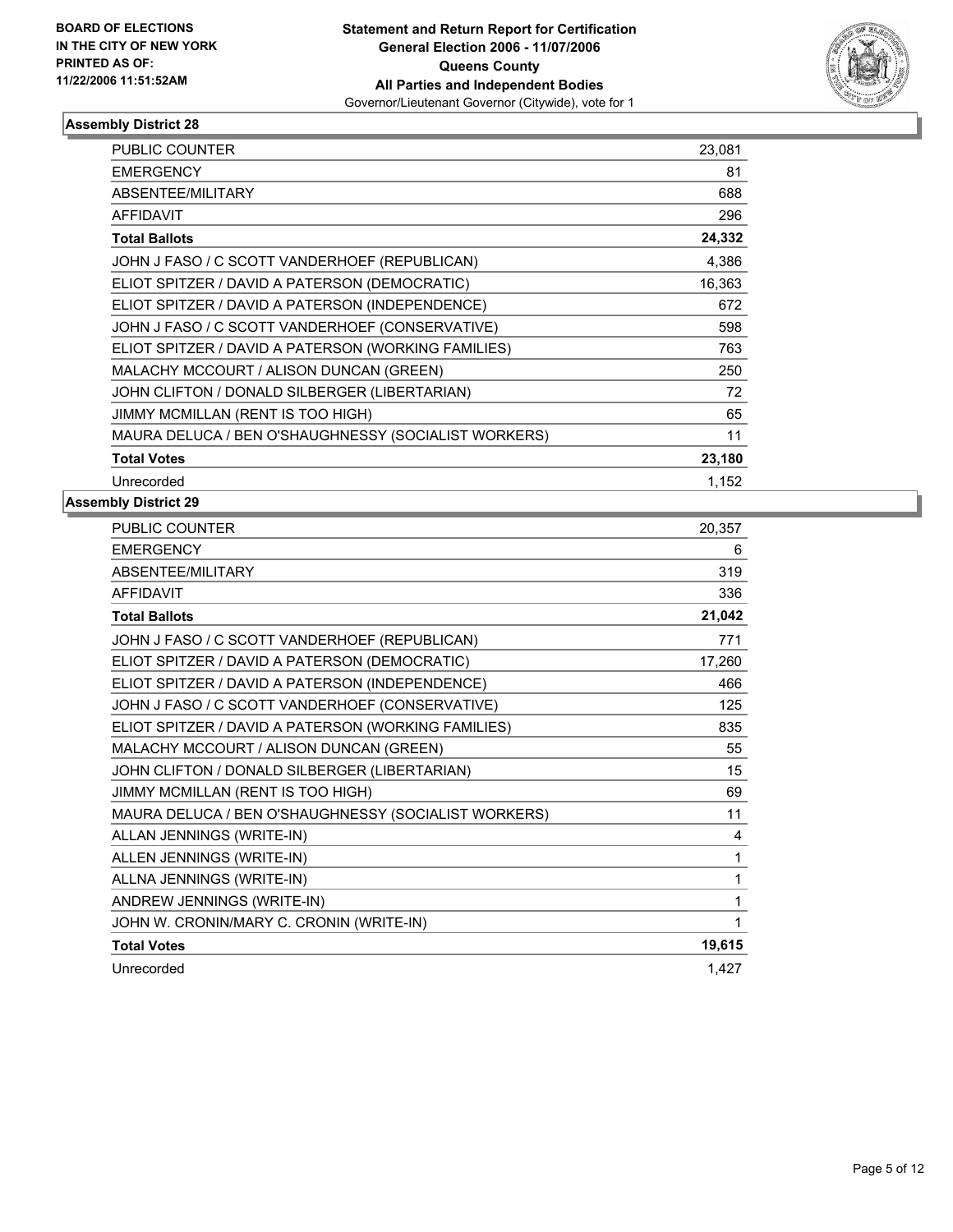

| <b>PUBLIC COUNTER</b>                                | 16,756 |
|------------------------------------------------------|--------|
| <b>EMERGENCY</b>                                     | 21     |
| ABSENTEE/MILITARY                                    | 329    |
| <b>AFFIDAVIT</b>                                     | 301    |
| <b>Total Ballots</b>                                 | 17,504 |
| JOHN J FASO / C SCOTT VANDERHOEF (REPUBLICAN)        | 3,216  |
| ELIOT SPITZER / DAVID A PATERSON (DEMOCRATIC)        | 10,993 |
| ELIOT SPITZER / DAVID A PATERSON (INDEPENDENCE)      | 487    |
| JOHN J FASO / C SCOTT VANDERHOEF (CONSERVATIVE)      | 505    |
| ELIOT SPITZER / DAVID A PATERSON (WORKING FAMILIES)  | 600    |
| MALACHY MCCOURT / ALISON DUNCAN (GREEN)              | 233    |
| JOHN CLIFTON / DONALD SILBERGER (LIBERTARIAN)        | 60     |
| JIMMY MCMILLAN (RENT IS TOO HIGH)                    | 58     |
| MAURA DELUCA / BEN O'SHAUGHNESSY (SOCIALIST WORKERS) | 13     |
| PHILIP SILLMAN/LOUIS MARBACH (WRITE-IN)              |        |
| <b>Total Votes</b>                                   | 16,166 |
| Unrecorded                                           | 1,338  |

| <b>PUBLIC COUNTER</b>                                | 15,434 |
|------------------------------------------------------|--------|
| <b>EMERGENCY</b>                                     | 113    |
| ABSENTEE/MILITARY                                    | 343    |
| <b>AFFIDAVIT</b>                                     | 309    |
| <b>Total Ballots</b>                                 | 16,234 |
| JOHN J FASO / C SCOTT VANDERHOEF (REPUBLICAN)        | 739    |
| ELIOT SPITZER / DAVID A PATERSON (DEMOCRATIC)        | 12,711 |
| ELIOT SPITZER / DAVID A PATERSON (INDEPENDENCE)      | 479    |
| JOHN J FASO / C SCOTT VANDERHOEF (CONSERVATIVE)      | 148    |
| ELIOT SPITZER / DAVID A PATERSON (WORKING FAMILIES)  | 559    |
| MALACHY MCCOURT / ALISON DUNCAN (GREEN)              | 62     |
| JOHN CLIFTON / DONALD SILBERGER (LIBERTARIAN)        | 21     |
| JIMMY MCMILLAN (RENT IS TOO HIGH)                    | 71     |
| MAURA DELUCA / BEN O'SHAUGHNESSY (SOCIALIST WORKERS) | 20     |
| ALLAN JENNINGS (WRITE-IN)                            | 13     |
| ALLAN W. JENNINGS (WRITE-IN)                         | 1      |
| ALLEN JENNINGS (WRITE-IN)                            | 1      |
| ELIZABETH GOLDSMITH (WRITE-IN)                       |        |
| <b>Total Votes</b>                                   | 14,826 |
| Unrecorded                                           | 1,408  |
|                                                      |        |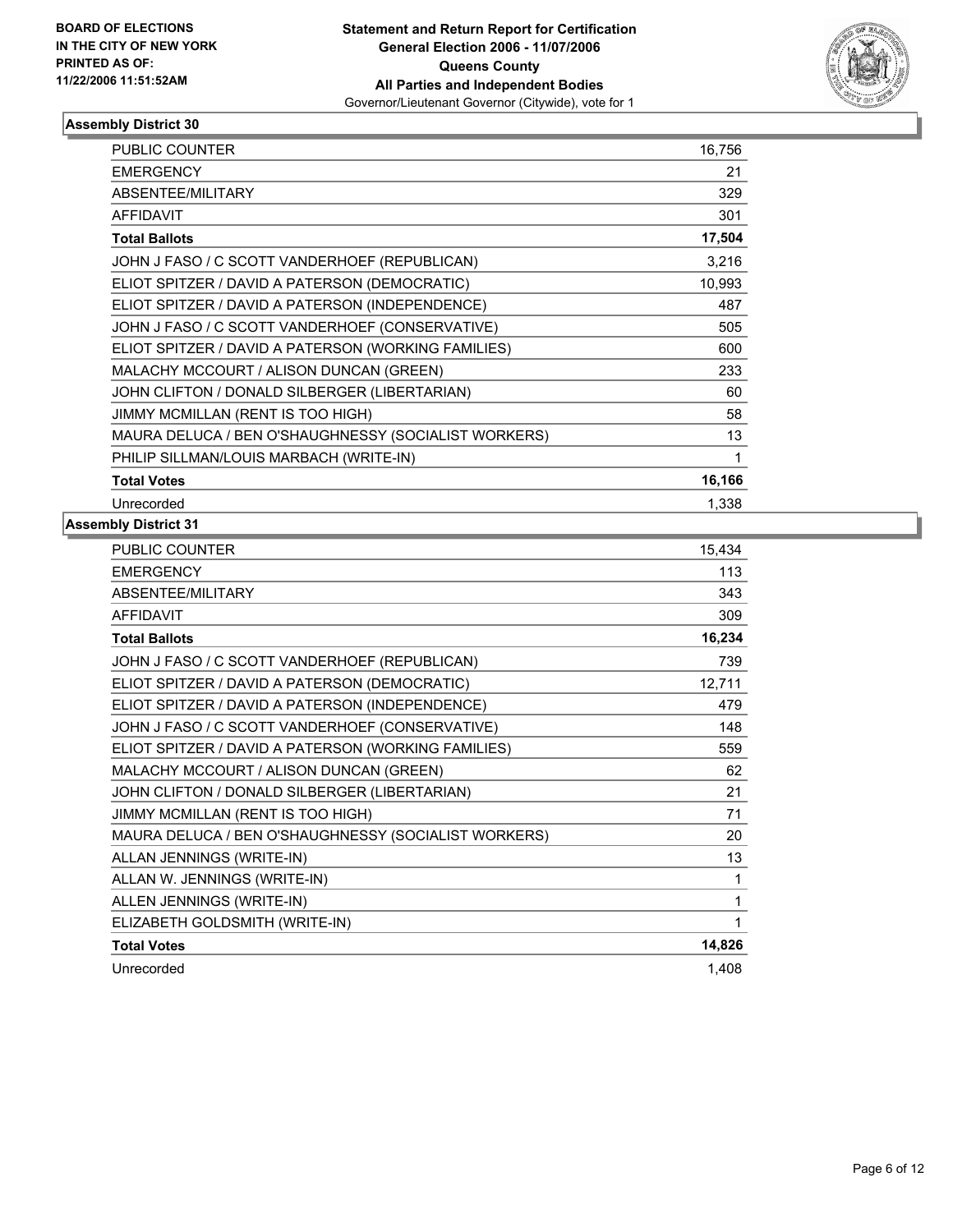

| PUBLIC COUNTER                                       | 18,612 |
|------------------------------------------------------|--------|
| <b>EMERGENCY</b>                                     | 29     |
| ABSENTEE/MILITARY                                    | 197    |
| <b>AFFIDAVIT</b>                                     | 323    |
| <b>Total Ballots</b>                                 | 19,178 |
| JOHN J FASO / C SCOTT VANDERHOEF (REPUBLICAN)        | 443    |
| ELIOT SPITZER / DAVID A PATERSON (DEMOCRATIC)        | 15,367 |
| ELIOT SPITZER / DAVID A PATERSON (INDEPENDENCE)      | 486    |
| JOHN J FASO / C SCOTT VANDERHOEF (CONSERVATIVE)      | 99     |
| ELIOT SPITZER / DAVID A PATERSON (WORKING FAMILIES)  | 796    |
| MALACHY MCCOURT / ALISON DUNCAN (GREEN)              | 56     |
| JOHN CLIFTON / DONALD SILBERGER (LIBERTARIAN)        | 26     |
| JIMMY MCMILLAN (RENT IS TOO HIGH)                    | 93     |
| MAURA DELUCA / BEN O'SHAUGHNESSY (SOCIALIST WORKERS) | 8      |
| AL SHARPTON (WRITE-IN)                               | 1      |
| ALLAN JENNINGS (WRITE-IN)                            | 17     |
| ALTON MADDOX/TAWANA BRAWLEY (WRITE-IN)               |        |
| MALCOLM SMITH/ ALLAN JENNINGS (WRITE-IN)             |        |
| <b>Total Votes</b>                                   | 17,394 |
| Unrecorded                                           | 1,784  |

| <b>PUBLIC COUNTER</b>                                | 22,172 |
|------------------------------------------------------|--------|
| <b>EMERGENCY</b>                                     | 0      |
| ABSENTEE/MILITARY                                    | 226    |
| <b>AFFIDAVIT</b>                                     | 286    |
| <b>Total Ballots</b>                                 | 22,698 |
| JOHN J FASO / C SCOTT VANDERHOEF (REPUBLICAN)        | 1,549  |
| ELIOT SPITZER / DAVID A PATERSON (DEMOCRATIC)        | 17,572 |
| ELIOT SPITZER / DAVID A PATERSON (INDEPENDENCE)      | 528    |
| JOHN J FASO / C SCOTT VANDERHOEF (CONSERVATIVE)      | 329    |
| ELIOT SPITZER / DAVID A PATERSON (WORKING FAMILIES)  | 943    |
| MALACHY MCCOURT / ALISON DUNCAN (GREEN)              | 92     |
| JOHN CLIFTON / DONALD SILBERGER (LIBERTARIAN)        | 27     |
| JIMMY MCMILLAN (RENT IS TOO HIGH)                    | 59     |
| MAURA DELUCA / BEN O'SHAUGHNESSY (SOCIALIST WORKERS) | 11     |
| ALLAN JENNINGS (WRITE-IN)                            | 1      |
| BILL MURAWSKI/DONALD WINKFIELD (WRITE-IN)            | 1      |
| CHRISTOPHER F. GARRETY (WRITE-IN)                    |        |
| EDWARD BROWN JR/ AL VANN (WRITE-IN)                  |        |
| <b>Total Votes</b>                                   | 21,114 |
| Unrecorded                                           | 1,584  |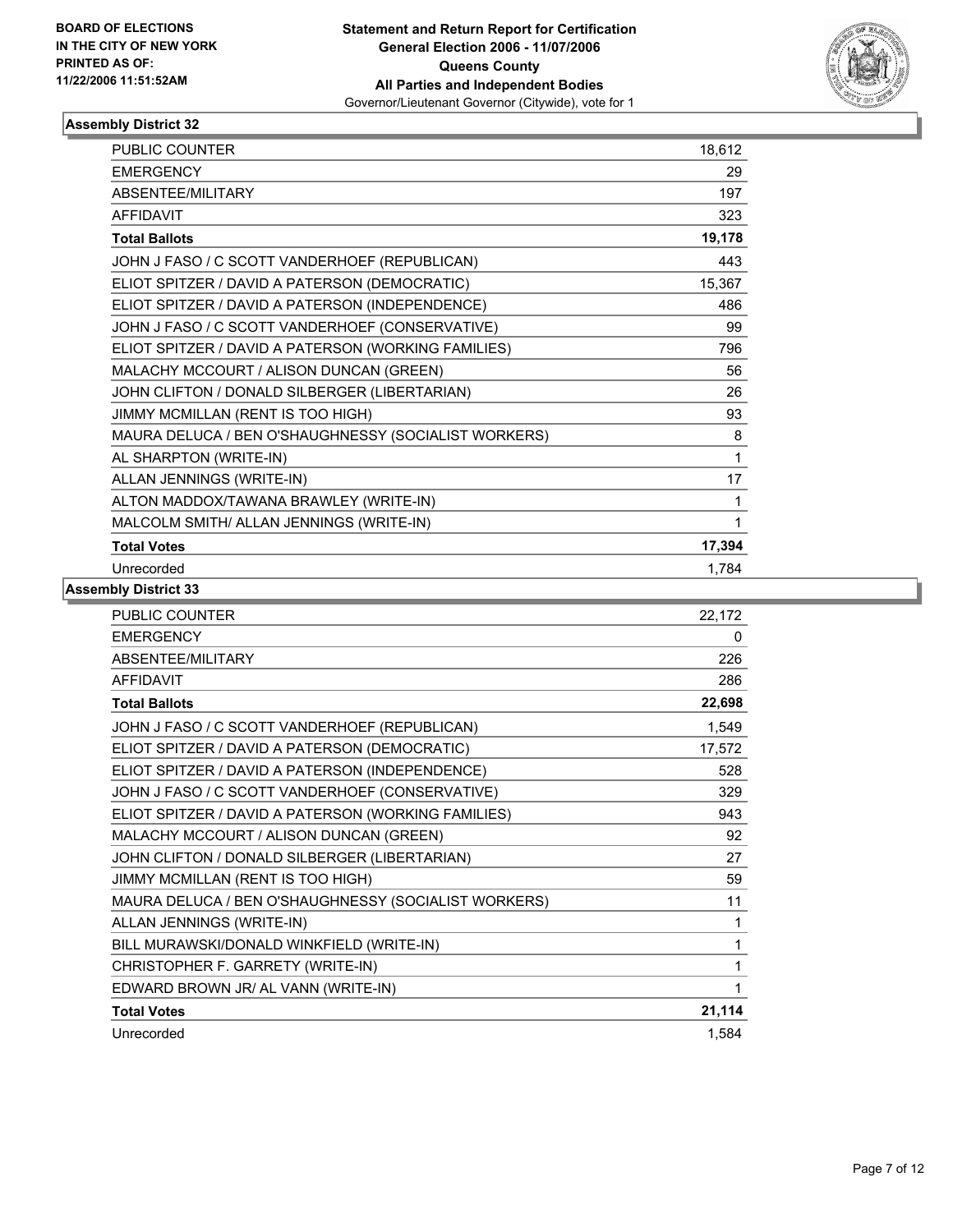

| PUBLIC COUNTER                                       | 13,876 |
|------------------------------------------------------|--------|
| <b>EMERGENCY</b>                                     | 49     |
| <b>ABSENTEE/MILITARY</b>                             | 200    |
| <b>AFFIDAVIT</b>                                     | 235    |
| <b>Total Ballots</b>                                 | 14,444 |
| JOHN J FASO / C SCOTT VANDERHOEF (REPUBLICAN)        | 1,845  |
| ELIOT SPITZER / DAVID A PATERSON (DEMOCRATIC)        | 10,022 |
| ELIOT SPITZER / DAVID A PATERSON (INDEPENDENCE)      | 325    |
| JOHN J FASO / C SCOTT VANDERHOEF (CONSERVATIVE)      | 203    |
| ELIOT SPITZER / DAVID A PATERSON (WORKING FAMILIES)  | 468    |
| MALACHY MCCOURT / ALISON DUNCAN (GREEN)              | 161    |
| JOHN CLIFTON / DONALD SILBERGER (LIBERTARIAN)        | 26     |
| JIMMY MCMILLAN (RENT IS TOO HIGH)                    | 29     |
| MAURA DELUCA / BEN O'SHAUGHNESSY (SOCIALIST WORKERS) | 18     |
| <b>Total Votes</b>                                   | 13,097 |
| Unrecorded                                           | 1.347  |

| PUBLIC COUNTER                                       | 12,973 |
|------------------------------------------------------|--------|
| <b>EMERGENCY</b>                                     | 0      |
| <b>ABSENTEE/MILITARY</b>                             | 272    |
| <b>AFFIDAVIT</b>                                     | 181    |
| <b>Total Ballots</b>                                 | 13,479 |
| JOHN J FASO / C SCOTT VANDERHOEF (REPUBLICAN)        | 1,243  |
| ELIOT SPITZER / DAVID A PATERSON (DEMOCRATIC)        | 10,005 |
| ELIOT SPITZER / DAVID A PATERSON (INDEPENDENCE)      | 305    |
| JOHN J FASO / C SCOTT VANDERHOEF (CONSERVATIVE)      | 145    |
| ELIOT SPITZER / DAVID A PATERSON (WORKING FAMILIES)  | 379    |
| MALACHY MCCOURT / ALISON DUNCAN (GREEN)              | 63     |
| JOHN CLIFTON / DONALD SILBERGER (LIBERTARIAN)        | 25     |
| JIMMY MCMILLAN (RENT IS TOO HIGH)                    | 50     |
| MAURA DELUCA / BEN O'SHAUGHNESSY (SOCIALIST WORKERS) | 7      |
| <b>Total Votes</b>                                   | 12,222 |
| Unrecorded                                           | 1.257  |
|                                                      |        |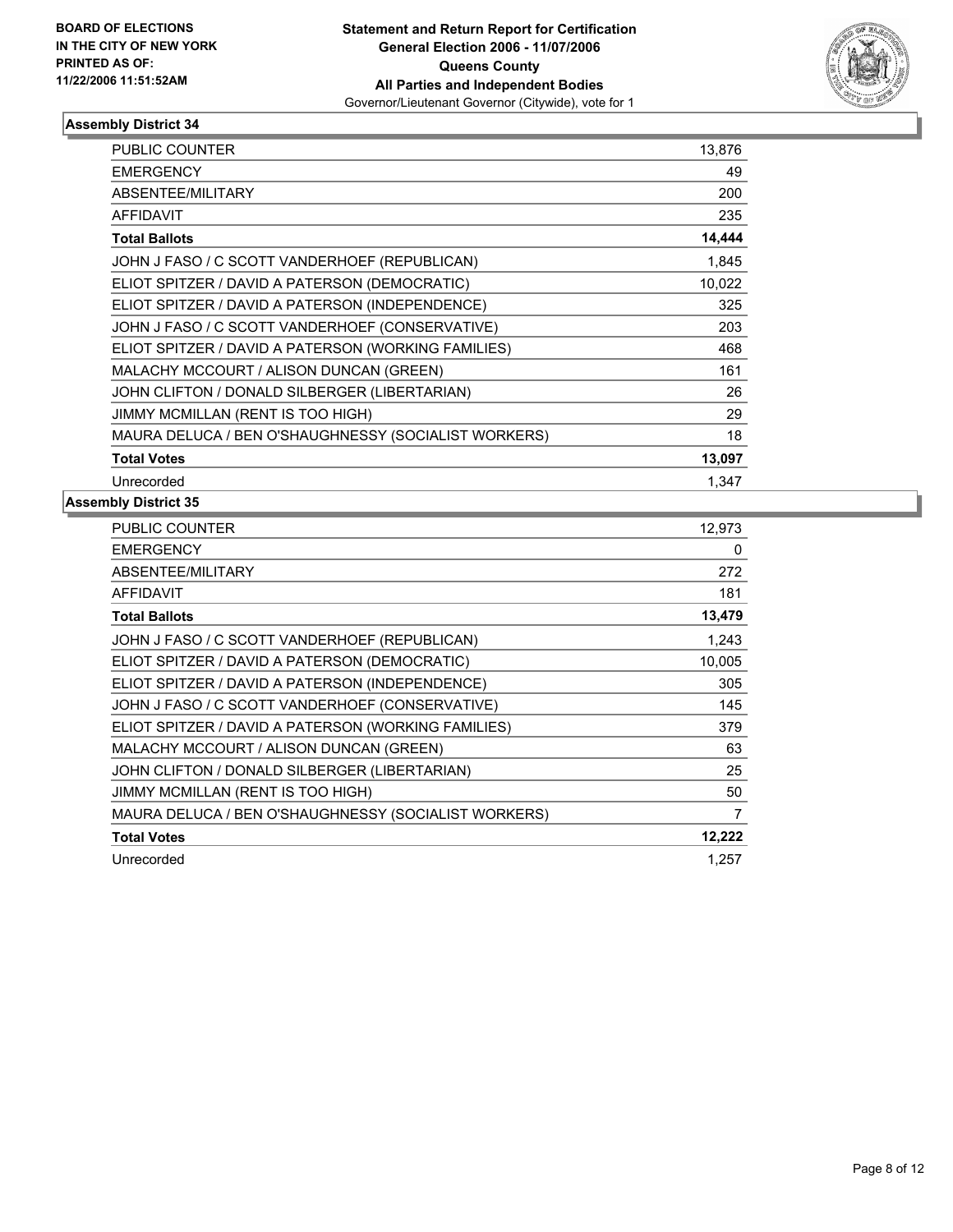

| PUBLIC COUNTER                                       | 16,661 |
|------------------------------------------------------|--------|
| <b>EMERGENCY</b>                                     | 0      |
| ABSENTEE/MILITARY                                    | 206    |
| <b>AFFIDAVIT</b>                                     | 434    |
| <b>Total Ballots</b>                                 | 17,479 |
| JOHN J FASO / C SCOTT VANDERHOEF (REPUBLICAN)        | 2,264  |
| ELIOT SPITZER / DAVID A PATERSON (DEMOCRATIC)        | 11,657 |
| ELIOT SPITZER / DAVID A PATERSON (INDEPENDENCE)      | 608    |
| JOHN J FASO / C SCOTT VANDERHOEF (CONSERVATIVE)      | 303    |
| ELIOT SPITZER / DAVID A PATERSON (WORKING FAMILIES)  | 746    |
| MALACHY MCCOURT / ALISON DUNCAN (GREEN)              | 272    |
| JOHN CLIFTON / DONALD SILBERGER (LIBERTARIAN)        | 78     |
| JIMMY MCMILLAN (RENT IS TOO HIGH)                    | 61     |
| MAURA DELUCA / BEN O'SHAUGHNESSY (SOCIALIST WORKERS) | 16     |
| ME (WRITE-IN)                                        |        |
| TOM SUOZZI (WRITE-IN)                                |        |
| <b>Total Votes</b>                                   | 16,007 |
| Unrecorded                                           | 1,472  |

| PUBLIC COUNTER                                       | 14,129         |
|------------------------------------------------------|----------------|
| <b>EMERGENCY</b>                                     | 0              |
| ABSENTEE/MILITARY                                    | 178            |
| <b>AFFIDAVIT</b>                                     | 331            |
| <b>Total Ballots</b>                                 | 14,700         |
| JOHN J FASO / C SCOTT VANDERHOEF (REPUBLICAN)        | 1,551          |
| ELIOT SPITZER / DAVID A PATERSON (DEMOCRATIC)        | 10,360         |
| ELIOT SPITZER / DAVID A PATERSON (INDEPENDENCE)      | 371            |
| JOHN J FASO / C SCOTT VANDERHOEF (CONSERVATIVE)      | 229            |
| ELIOT SPITZER / DAVID A PATERSON (WORKING FAMILIES)  | 547            |
| MALACHY MCCOURT / ALISON DUNCAN (GREEN)              | 204            |
| JOHN CLIFTON / DONALD SILBERGER (LIBERTARIAN)        | 34             |
| JIMMY MCMILLAN (RENT IS TOO HIGH)                    | 70             |
| MAURA DELUCA / BEN O'SHAUGHNESSY (SOCIALIST WORKERS) | 18             |
| CARL PETTERSON (WRITE-IN)                            | $\overline{2}$ |
| MICHIE ROY (WRITE-IN)                                | 1              |
| NICK CARTER (WRITE-IN)                               |                |
| <b>Total Votes</b>                                   | 13,388         |
| Unrecorded                                           | 1,312          |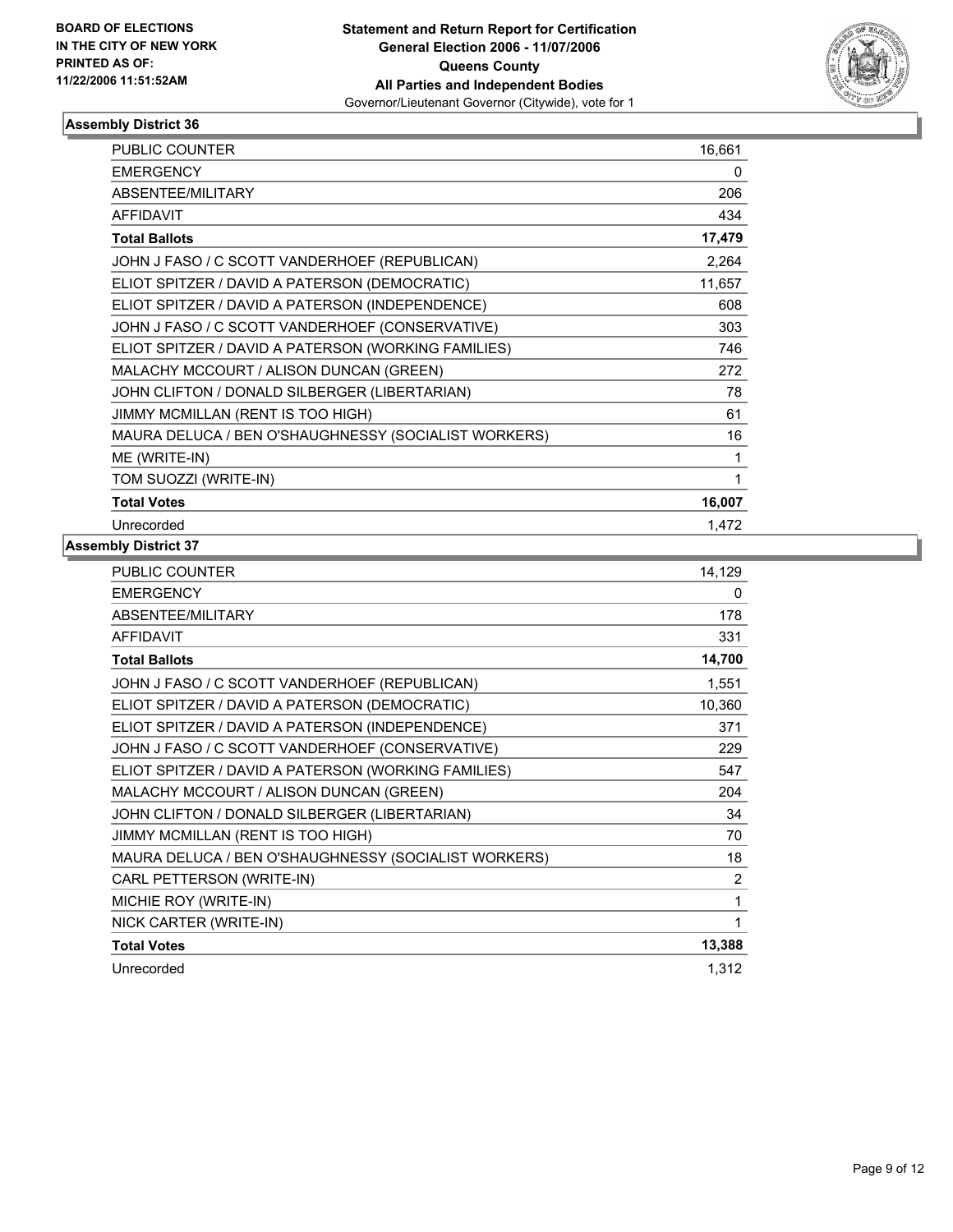

| PUBLIC COUNTER                                       | 13,048 |
|------------------------------------------------------|--------|
| <b>EMERGENCY</b>                                     | 8      |
| ABSENTEE/MILITARY                                    | 194    |
| <b>AFFIDAVIT</b>                                     | 243    |
| <b>Total Ballots</b>                                 | 13,532 |
| JOHN J FASO / C SCOTT VANDERHOEF (REPUBLICAN)        | 2,400  |
| ELIOT SPITZER / DAVID A PATERSON (DEMOCRATIC)        | 8,710  |
| ELIOT SPITZER / DAVID A PATERSON (INDEPENDENCE)      | 374    |
| JOHN J FASO / C SCOTT VANDERHOEF (CONSERVATIVE)      | 480    |
| ELIOT SPITZER / DAVID A PATERSON (WORKING FAMILIES)  | 384    |
| MALACHY MCCOURT / ALISON DUNCAN (GREEN)              | 73     |
| JOHN CLIFTON / DONALD SILBERGER (LIBERTARIAN)        | 39     |
| JIMMY MCMILLAN (RENT IS TOO HIGH)                    | 39     |
| MAURA DELUCA / BEN O'SHAUGHNESSY (SOCIALIST WORKERS) | 11     |
| EDWARD FIORILL (WRITE-IN)                            |        |
| <b>Total Votes</b>                                   | 12,511 |
| Unrecorded                                           | 1,021  |

| PUBLIC COUNTER                                       | 9,938  |
|------------------------------------------------------|--------|
| <b>EMERGENCY</b>                                     | 49     |
| ABSENTEE/MILITARY                                    | 121    |
| <b>AFFIDAVIT</b>                                     | 180    |
| <b>Total Ballots</b>                                 | 10,329 |
| JOHN J FASO / C SCOTT VANDERHOEF (REPUBLICAN)        | 991    |
| ELIOT SPITZER / DAVID A PATERSON (DEMOCRATIC)        | 7,251  |
| ELIOT SPITZER / DAVID A PATERSON (INDEPENDENCE)      | 191    |
| JOHN J FASO / C SCOTT VANDERHOEF (CONSERVATIVE)      | 98     |
| ELIOT SPITZER / DAVID A PATERSON (WORKING FAMILIES)  | 323    |
| MALACHY MCCOURT / ALISON DUNCAN (GREEN)              | 75     |
| JOHN CLIFTON / DONALD SILBERGER (LIBERTARIAN)        | 28     |
| JIMMY MCMILLAN (RENT IS TOO HIGH)                    | 32     |
| MAURA DELUCA / BEN O'SHAUGHNESSY (SOCIALIST WORKERS) | 7      |
| <b>Total Votes</b>                                   | 8,996  |
| Unrecorded                                           | 1,333  |
|                                                      |        |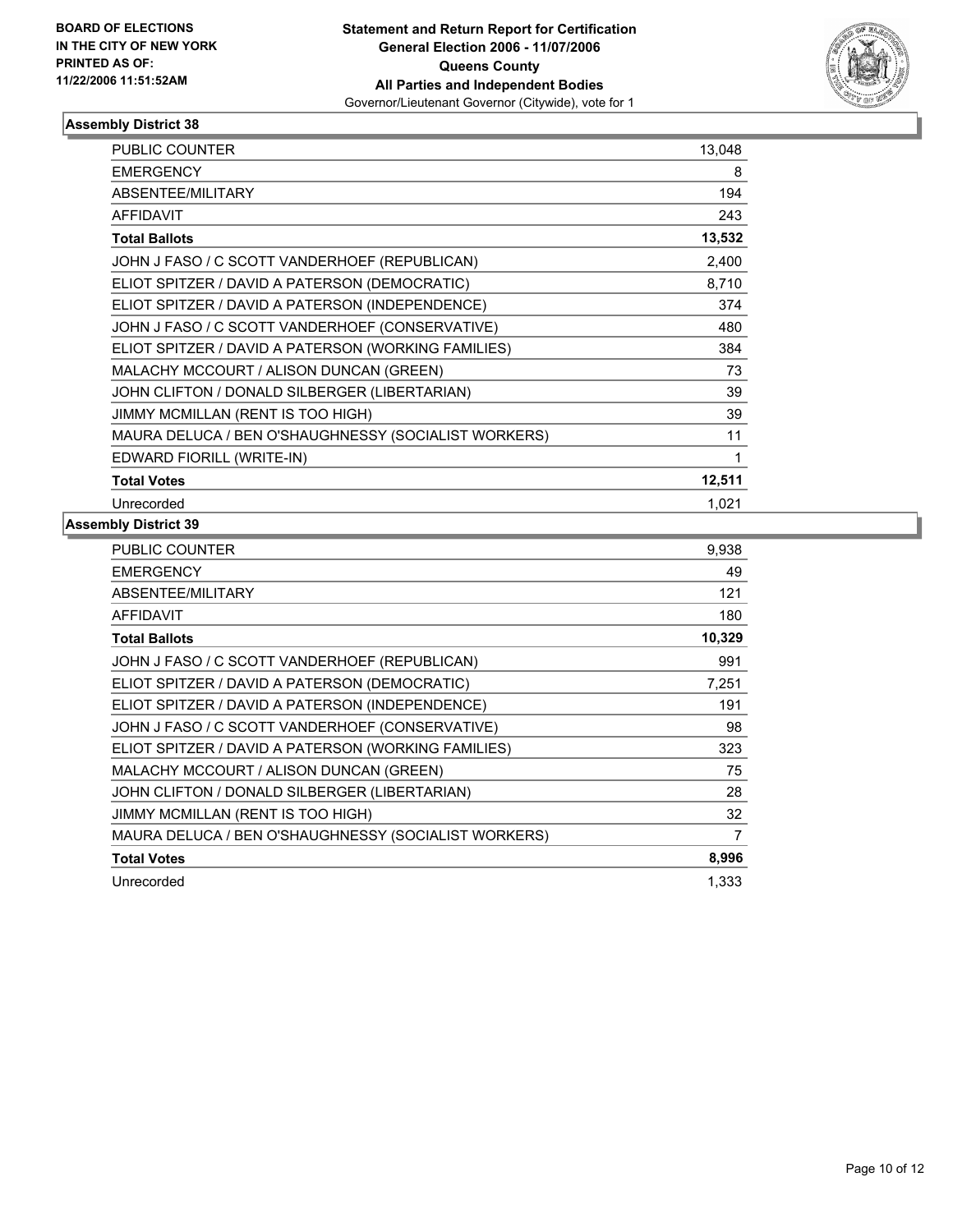

# **Total for Governor/Lieutenant Governor (Citywide) - Queens County**

| PUBLIC COUNTER                                       | 317,520 |
|------------------------------------------------------|---------|
| <b>EMERGENCY</b>                                     | 663     |
| ABSENTEE/MILITARY                                    | 6,142   |
| <b>AFFIDAVIT</b>                                     | 4,889   |
| <b>Total Ballots</b>                                 | 330,641 |
| JOHN J FASO / C SCOTT VANDERHOEF (REPUBLICAN)        | 43,676  |
| ELIOT SPITZER / DAVID A PATERSON (DEMOCRATIC)        | 231,327 |
| ELIOT SPITZER / DAVID A PATERSON (INDEPENDENCE)      | 8,823   |
| JOHN J FASO / C SCOTT VANDERHOEF (CONSERVATIVE)      | 6,608   |
| ELIOT SPITZER / DAVID A PATERSON (WORKING FAMILIES)  | 10,920  |
| MALACHY MCCOURT / ALISON DUNCAN (GREEN)              | 2,559   |
| JOHN CLIFTON / DONALD SILBERGER (LIBERTARIAN)        | 714     |
| JIMMY MCMILLAN (RENT IS TOO HIGH)                    | 975     |
| MAURA DELUCA / BEN O'SHAUGHNESSY (SOCIALIST WORKERS) | 212     |
| AGNES HURLEY FILE (WRITE-IN)                         | 1       |
| AL SHARPTON (WRITE-IN)                               | 1       |
| ALLAN JENNINGS (WRITE-IN)                            | 35      |
| ALLAN W. JENNINGS (WRITE-IN)                         | 1       |
| ALLEN JENNINGS (WRITE-IN)                            | 2       |
| ALLNA JENNINGS (WRITE-IN)                            | 1       |
| ALTON MADDOX/TAWANA BRAWLEY (WRITE-IN)               | 1       |
| ANDREW JENNINGS (WRITE-IN)                           | 1       |
| BILL MURAWSKI/DONALD WINKFIELD (WRITE-IN)            | 1       |
| CARL PETTERSON (WRITE-IN)                            | 2       |
| CARLOS OPLACIOSA (WRITE-IN)                          | 1       |
| CHRISTOPHER F. GARRETY (WRITE-IN)                    | 1       |
| DOCTOR Y. GOLDSTEIN (WRITE-IN)                       | 1       |
| DONALD DUCK (WRITE-IN)                               | 2       |
| EDWARD BROWN JR/ AL VANN (WRITE-IN)                  | 1       |
| EDWARD FIORILL (WRITE-IN)                            | 1       |
| ELIZABETH GOLDSMITH (WRITE-IN)                       | 1       |
| JAMES HOLDER/KATHERINE JAMES (WRITE-IN)              | 1       |
| JOHN BRODERICK (WRITE-IN)                            | 1       |
| JOHN W. CRONIN/MARY C. CRONIN (WRITE-IN)             | 1       |
| MALCOLM SMITH/ ALLAN JENNINGS (WRITE-IN)             | 1       |
| MARIA DELUCA (WRITE-IN)                              | 1       |
| ME (WRITE-IN)                                        | 1       |
| MICHIE ROY (WRITE-IN)                                | 1       |
| MICKY MOUSE/ MINNY MOUSE (WRITE-IN)                  | 1       |
| NICK CARTER (WRITE-IN)                               | 1       |
| PETE SCAZZERO (WRITE-IN)                             | 1       |
| PHILIP SILLMAN/LOUIS MARBACH (WRITE-IN)              | 1       |
| STACY FERRONE (WRITE-IN)                             | 1       |
| T. SUOZE (WRITE-IN)                                  | 1       |
| TOM SUOZZI (WRITE-IN)                                | 1       |
| WILLIAM F. BUCKLEY (WRITE-IN)                        | 1       |